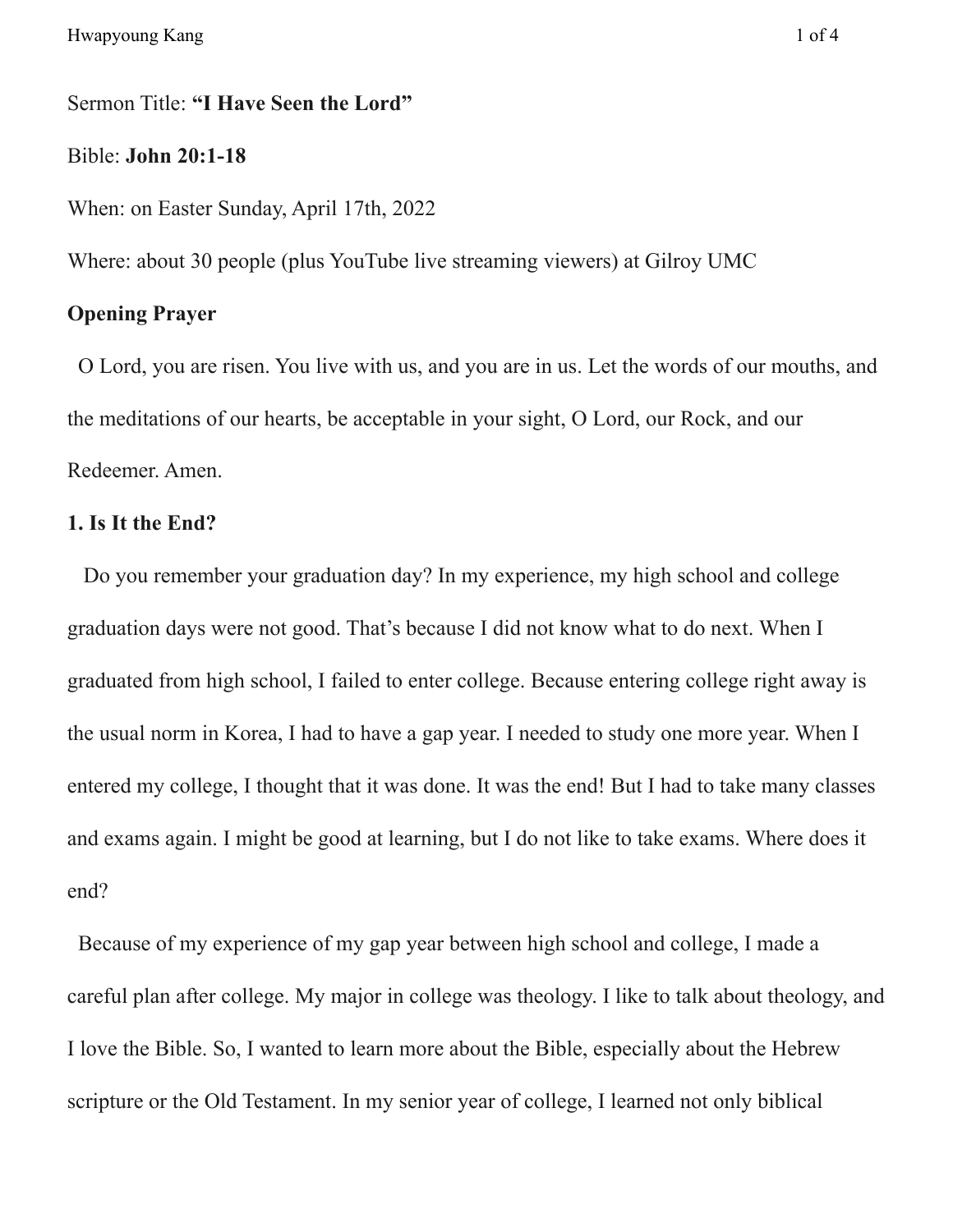Hebrew but also modern Hebrew. But it was difficult to find the right professor. To make a long story short, I gave up entering graduate school. Again, I had to have a gap year. Actually, it was not a gap year, but several gap years. To enter another graduate school or a seminary in Korea, I needed at least one or two years for their entrance exam. For about three years, I prepared myself, while saving money for the tuition. At that time, my girlfriend came to California to study English. I decided to follow her, and look for a seminary in California. I was accepted to two seminaries, one in Northern California, near San Francisco, and the other in Southern California. Even though my girlfriend lived near Irvine at that time, I decided to attend a seminary near San Francisco, because they gave me more scholarship funds, and because I could be on the same timeline with Mihyun anyway. When I was in Korea, and Mihyun was in California, there was a 16 hour time difference. I just wanted to be with my loved one on the same timeline. At that time, I did not know how big California was. California is about four times bigger than South Korea. I could not imagine San Francisco being about 8 hours driving distance away from where she was. Anyway, I thought that I had achieved the goal to enter the seminary. I thought that it was done. I thought that it was the end. But, my seminary life in a foreign country was just getting started. Where would it end?

After graduating from seminary, I had many other gap years in the process of becoming a pastor. Because of my lack of ministry experiences, because of my poor English, because of the differences of the denominations, and their ordination processes, and because of the complexity of my visa status, I thought that I was done. I was looking for the end, in order to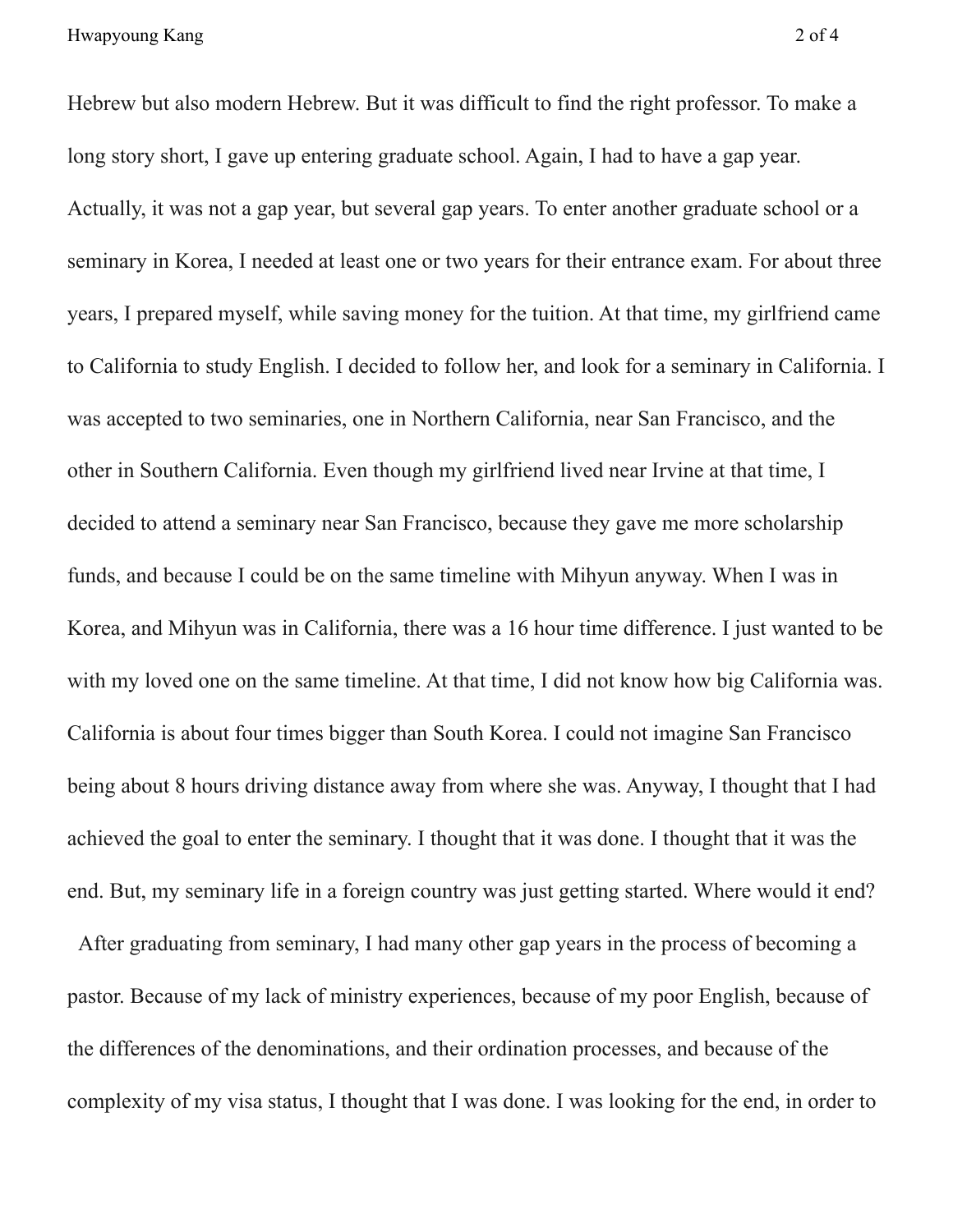give up my dream. I was asking myself a lot, "Is this the end?" "I tried enough of it, right?" "I can stop here, right?" But interestingly, there was no end. My journey to ordination was not stopped.

Not only achieving my ordination, but also life itself on the way to it was not easy. I thought that it was the end many times. After I helped to move furniture, I developed serious back pain. Literally, I could not move at all. The only thing that I could do was to cry. I did not know where to call. My insurance was not good. I did not have any emergency money. I thought that it was the end. But, thankfully, it was not the end.

## **2. It is Not the End!**

Today's Gospel reading of John taught us that death is not the end. On the first day of Easter, there was neither joy nor celebration at first. Jesus' followers thought that death was the end. They came to the tomb, not because they expected the resurrection. They might have come to check on the body of Jesus, because it could have been moved away. What they looked for was not life, but the body of Jesus. When they saw the empty tomb, their sorrows became magnified, and their fears were increased. The two disciples came back home. Mary Magdalene was looking for the dead body, because she thought that death was the end. Even when she saw the resurrected Jesus, she thought that he was a gardener. She could not recognize Jesus, until Jesus called her name. Then, Mary became the first witness of the resurrection. She said, "I have seen the Lord." Christ is risen! Christ is risen indeed. Alleluia!

#### **3. We Are the People of Hope and a New Beginning!**